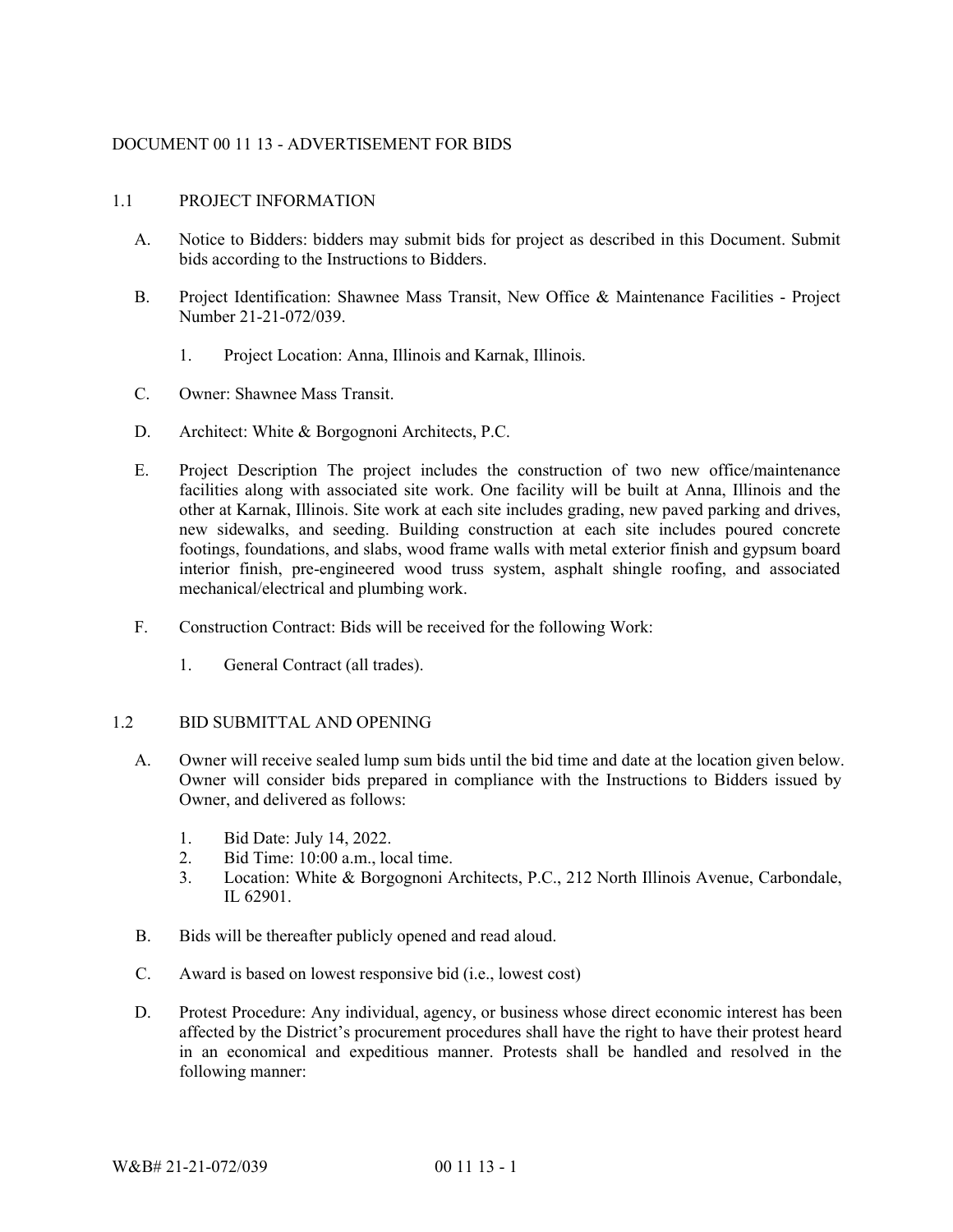- 1. Written Submission: An interested party wishing to protest a matter involving a proposed procurement or contract award shall file, with the Procurement Administrator, a written submission addressing, at a minimum, the following:
	- a. The name and address of the interested party and its relationship to the procurement sufficient to establish its interest;
	- b. Solicitation or contract number;
	- c. Statement of the grounds of the protest, including the federal or state law/regulation or the District procedure upon which the protest is based;
	- d. Statement of the specific relief requested; and
	- e. Any documents relevant to the protest that the protesting party desires the District to consider should be attached.
- 2. Procedure for Protests Regarding Solicitation: Any protest regarding a solicitation by the District must be filed no later than five (5) business days before the opening of bids. Any protest filed after that date which raises issues regarding the solicitation will not be considered. Upon receipt of a timely filed protest regarding the solicitation, The District may postpone the opening of Bids until resolution of the protest; no additional bids will be accepted during the period of postponement.
- 3. Procedure for Protests Regarding Bid Evaluation: Any protest regarding the evaluation of bids by the District must be filed no later than twenty (20) business days after the opening of bids. Any protest filed after that date which raises issues regarding the bid evaluation will not be considered, unless the issue arose after the initial twenty (20) business day period and before contract execution. Upon receipt of a timely filed protest regarding the evaluation of bids, the District will determine if the protestor has established that there is substantial evidence regarding the non-responsiveness of a bid or the non-responsibility of a bidder or doubt regarding the District's compliance with Federal or State law or these procedures. If the protestor submits sufficient evidence supporting its protest to show that the protest is not vexatious or frivolous, the District may suspend its evaluation of all bids submitted until resolution of the protest.
- 4. Procedure for Protests Regarding Award of Contract: Any protest regarding the award of a contract must be filed no later than ten (10) business days after the date of the award. Any protest regarding the award of the contract filed after that date will not be considered. Upon receipt of a timely filed protest regarding the award of a contract, the District will issue a stop work order, if necessary, until the resolution of the protest.

# 1.3 BID SECURITY

A. Bid security shall be submitted with each bid in the amount of 5 percent of the bid amount. No bids may be withdrawn for a period of 60 days after opening of bids. Owner reserves the right to reject any and all bids and to waive informalities and irregularities.

# 1.4 PREBID MEETING

A. Prebid Meeting: No prebid meeting will be held